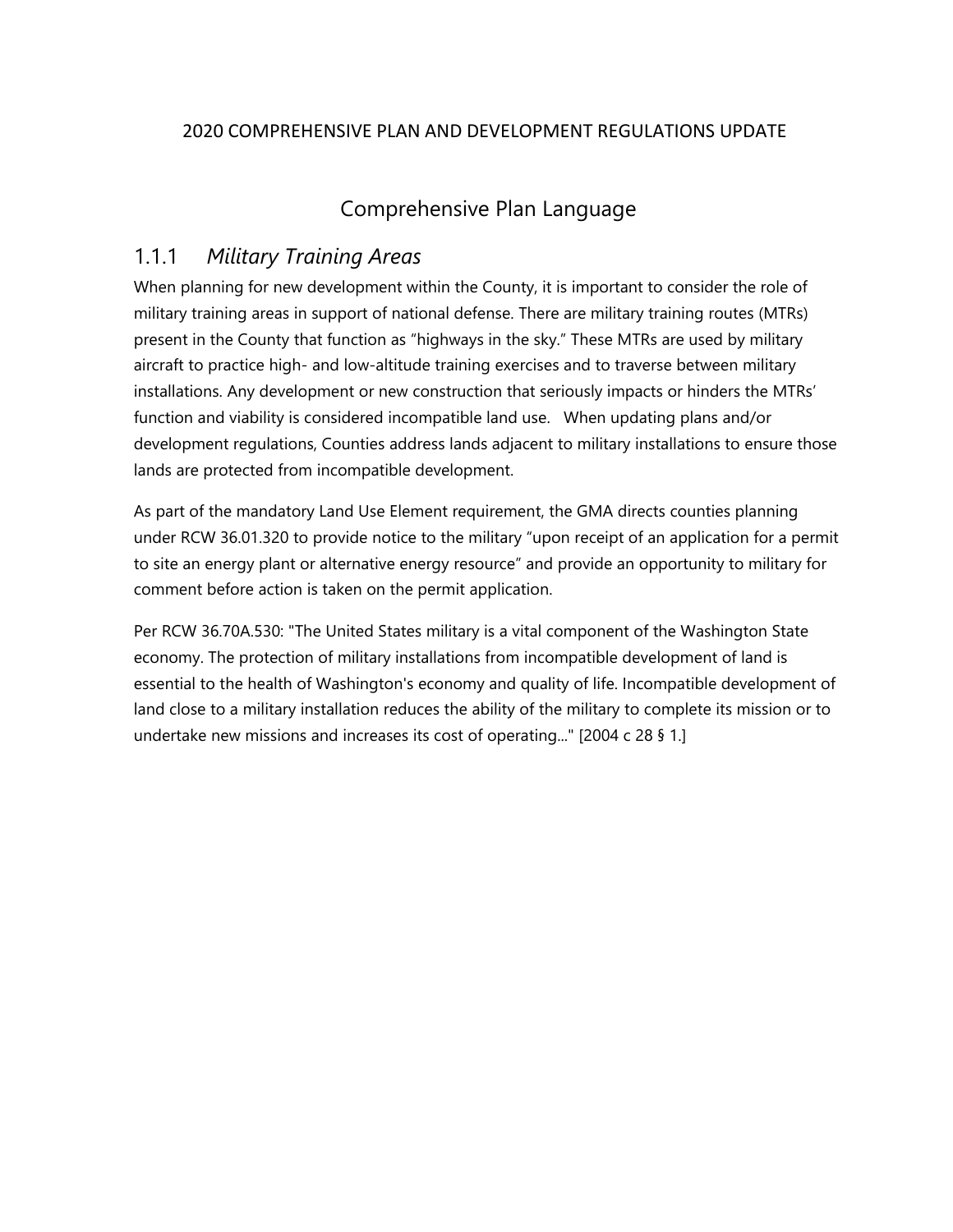### DEVELOPMENT REGULATIONS PERTAINING TO MILITARY TRAINING ROUTE OVERLAY ZONING IN **Letter COUNTY, WASHINGTON** (NEW CODE CHAPTER)

CHAPTER XX.YY - Military Training Route Overlay

#### SECTION:

| XX.YY.010 PURPOSE                            |
|----------------------------------------------|
| XX.YY.020 APPLICABILITY                      |
| XX.YY.030 LAND USE REGULATIONS               |
| XX.YY.040 SPECIAL PROVISIONS                 |
| XX.YY.050 MILITARY FLIGHT TRAINING ROUTE MAP |
|                                              |

#### XX.YY 010 PURPOSE

The regulations of this section shall be applied to protect the public safety of persons residing under Military Training Routes (MTRs) by requiring that all new development is compatible with military operations within the MTRs. The MTRs are comprised of a three-dimensional airspace designated for military training and transport activities that have a defined floor (minimum altitude) and ceiling (maximum altitude). The MTR boundaries and minimum altitudes are identified in the Military Flight Training Route Area map (XX.YY.050). Within the MTR, the County shall consider the impact of new development on military readiness activities and provide notice to the military of new discretionary development within MTRs.

#### XX.YY.020 APPLICABILITY

The regulations set out in this section shall apply in all areas where an MTR is designated in addition to the regulations specified in this title. If any of the regulations specified in this section differ from any corresponding regulations specified in this title for any base zone, then in such case the provisions of this section shall apply.

#### XX.YY.030 LAND USE REGULATIONS

- A. The MTR Overlay is established to regulate new development to ensure that it is compatible with military operations. Within the MTR Overlay, all new development that could penetrate the defined floor elevation shall require issuance of an Administrative Permit or Use Permit. If the use is already subject to an administrative Permit or Use Permit no additional permit is required. No permit shall be approved for any use in any zone which is subject to the MTR Overlay until an investigation is conducted by the Community Development Director who shall review the proposed project for hazards to aircraft and military operations including uses that physically obstruct any portion of the MTR due to relative height above ground level.
- B. For the purposes of determining whether a project penetrated the defined floor elevation of the MTR, a penetration shall mean physical obstructions from a structure or object.
- C. For the purposes of calculating height of new proposed structures within the MTR, the height of all structures (including wind turbines) shall mean the distance from ground to the top of the highest point of the structure. For wind turbines this shall mean the highest point of the turbines blade in vertical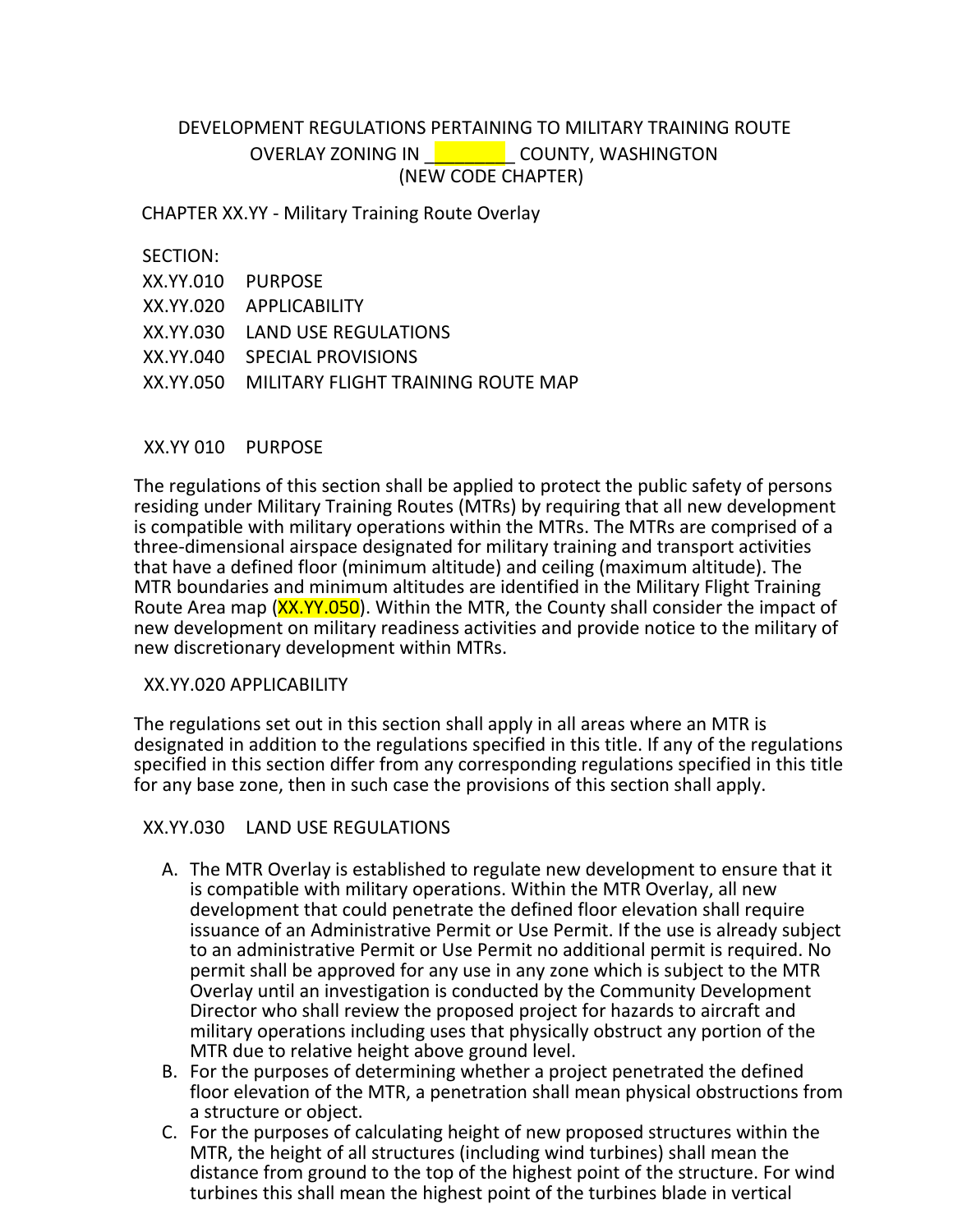position.

D. Projects that could penetrate the defined floor elevation shown in the County's Military Overlay Zone Map shall require notices with the project description including location and height be mailed or delivered to the military expert for the Northwest Training Range Complex who is responsible for operations in within the military training route (XX.YY.050) upon receipt of the application to the Community Development Department for review.

#### XX.YY.040 SPECIAL PROVISIONS

Special provisions for the MTR Overlay District shall be as follows:

A. Within the Military Review Areas depicted in **XX.YY.050**, any structure or land use that is determined to physically or visually obstruct any portion of the applicable MTR shall not be permitted, established or otherwise constructed unless an **administrative Permit or Use Permit** is granted subject to a finding that the proposed structure or land use will not impact military operations within the MTR as follows:

i. The proposed structure and use does not penetrate the floor elevation of the MTR.

ii. That the project is not detrimental to the function of the MTR and would not pose a health or safety hazard to the public and/or military personnel, and;

iii. That the proposed structure and use is consistent with all other applicable provisions of this ordinance

- B. Proposed structures and uses with impacts that penetrate the floor elevation of the applicable MTR as determined by the Community Development Director during review of the Administrative Permit may only be permitted with the issuance of a Use Permit as follows:
	- a. Unless the military expert responsible for operations in the military training areas first provides the Community Development Director with written concurrence that the height of the proposed structure or use would be compatible with military operations and mission, and notwithstanding any other provisions in this title, no Use Permit may be issued for any structure that is above the floor elevations shown in XX.YY.050.
	- b. In instances where the required written concurrence from the military expert is requested but not received within 30 calendar days, the Use Permit may be considered and approved by the County.
	- c. Approval of a Use Permit for structures above the floor elevations shown in XX.YY.050 may be approved by the Community Development Commission upon a finding that the benefits of the requested obstruction into the MTRs outweigh the potential impacts on military flight operations.
	- d. That the proposed structure and use is consistent with all other applicable provisions of this ordinance.
- C. Where a finding is made during the Use Permit review that the proposed structure and use penetrates the MTR floor elevation such that military operations within the MTR are impacted, and that the project is detrimental to the function of the MTR and would pose a health or safety hazard to the public and/or military personnel, the issuance of the Use Permit shall be denied.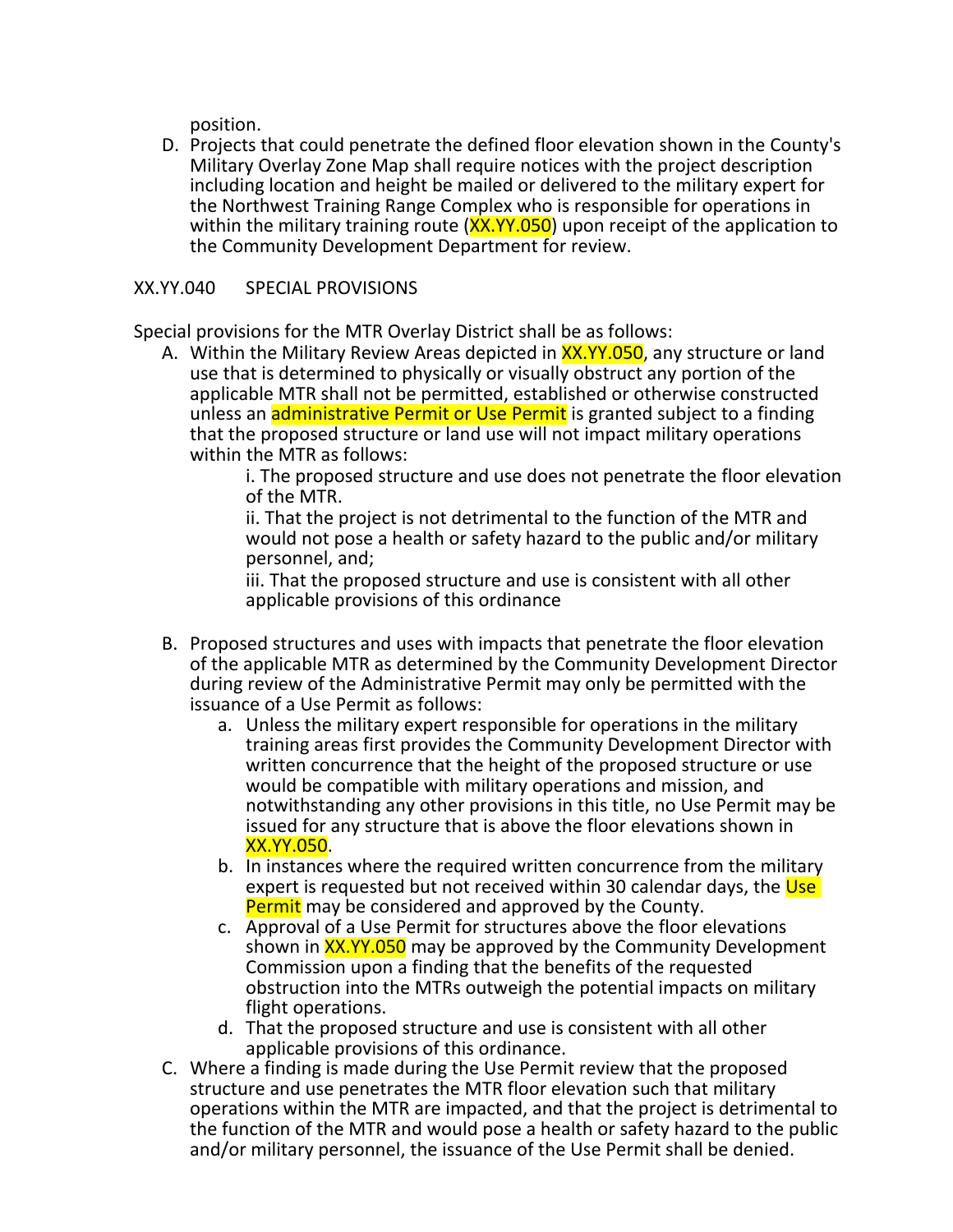XX.YY.050 MILITARY FLIGHT TRAINING ROUTE MAP (Insert)